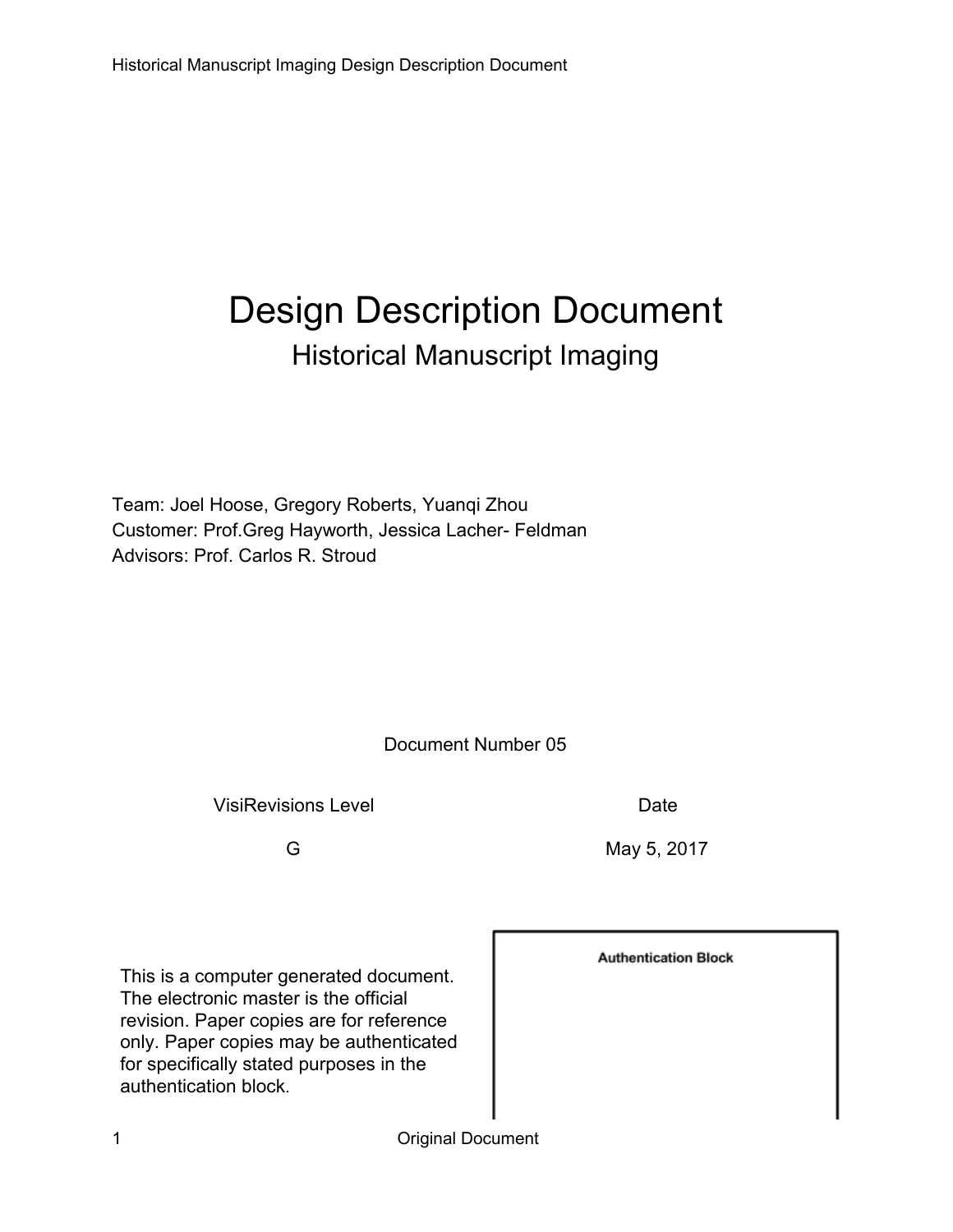| Rev          | Description                                              | Date         | Authorization |
|--------------|----------------------------------------------------------|--------------|---------------|
| $\mathsf{A}$ | Initial Document                                         | Jan.24,2017  | G.R. J.H. Y.Z |
| B            | Second edition                                           | Feb.10,2017  | G.R. J.H. Y.Z |
| $\mathsf{C}$ | Third edition                                            | Feb.21,2017  | G.R. J.H. Y.Z |
| D            | Midterm presentation                                     | Feb.28,2017  | G.R. J.H. Y.Z |
| E            | Fifth presentation (exclude the 90sec<br>elevator pitch) | Apr.5, 2017  | G.R. J.H. Y.Z |
| F            | Final in class review                                    | Apr.27, 2017 | G.R. J.H. Y.Z |
| G            | <b>Final revision</b>                                    | May 5, 2017  | G.R. J.H. Y.Z |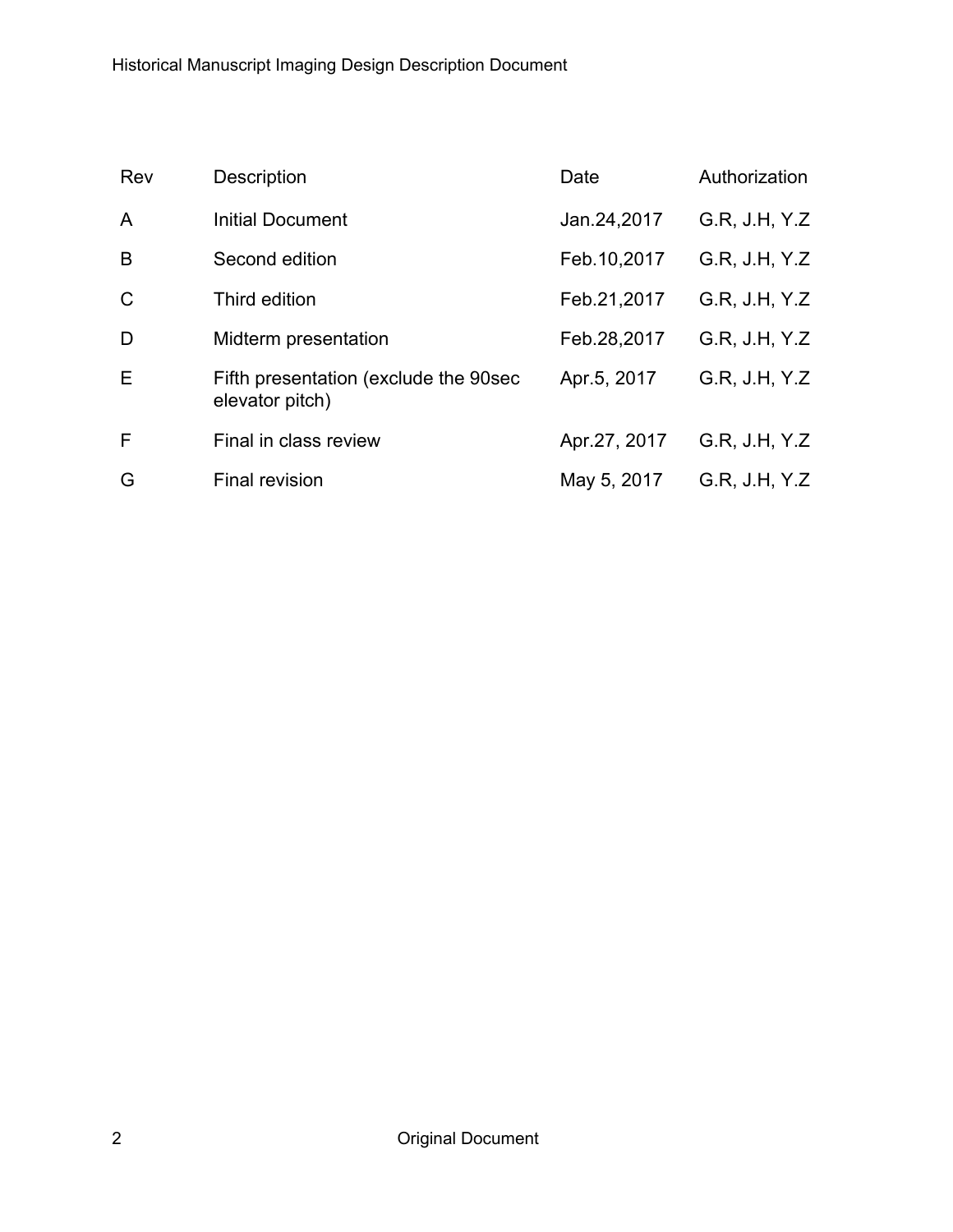### **Table Of Contents**

| <b>Vision Statement</b>                   | 4  |
|-------------------------------------------|----|
| <b>Project Scope</b>                      | 4  |
| <b>Current Design Advancements</b>        | 4  |
| <b>System Overview</b>                    | 5  |
| <b>Current Design Limitation</b>          | 5  |
| <b>Design Modifications</b>               | 5  |
| Filling liquid                            | 9  |
| <b>Addition of Interior Mirror</b>        | 11 |
| <b>Specifications Table</b>               | 11 |
| <b>Scheimpflug Condition</b>              | 12 |
| <b>Deep Learning</b>                      | 14 |
| <b>Result</b>                             | 17 |
| <b>Risk Assessment</b>                    | 17 |
| <b>Transition Plan</b>                    | 17 |
| <b>Appendix</b>                           | 18 |
| A. Project Schedule and History           | 18 |
| B. Recommendations for Future Improvement | 19 |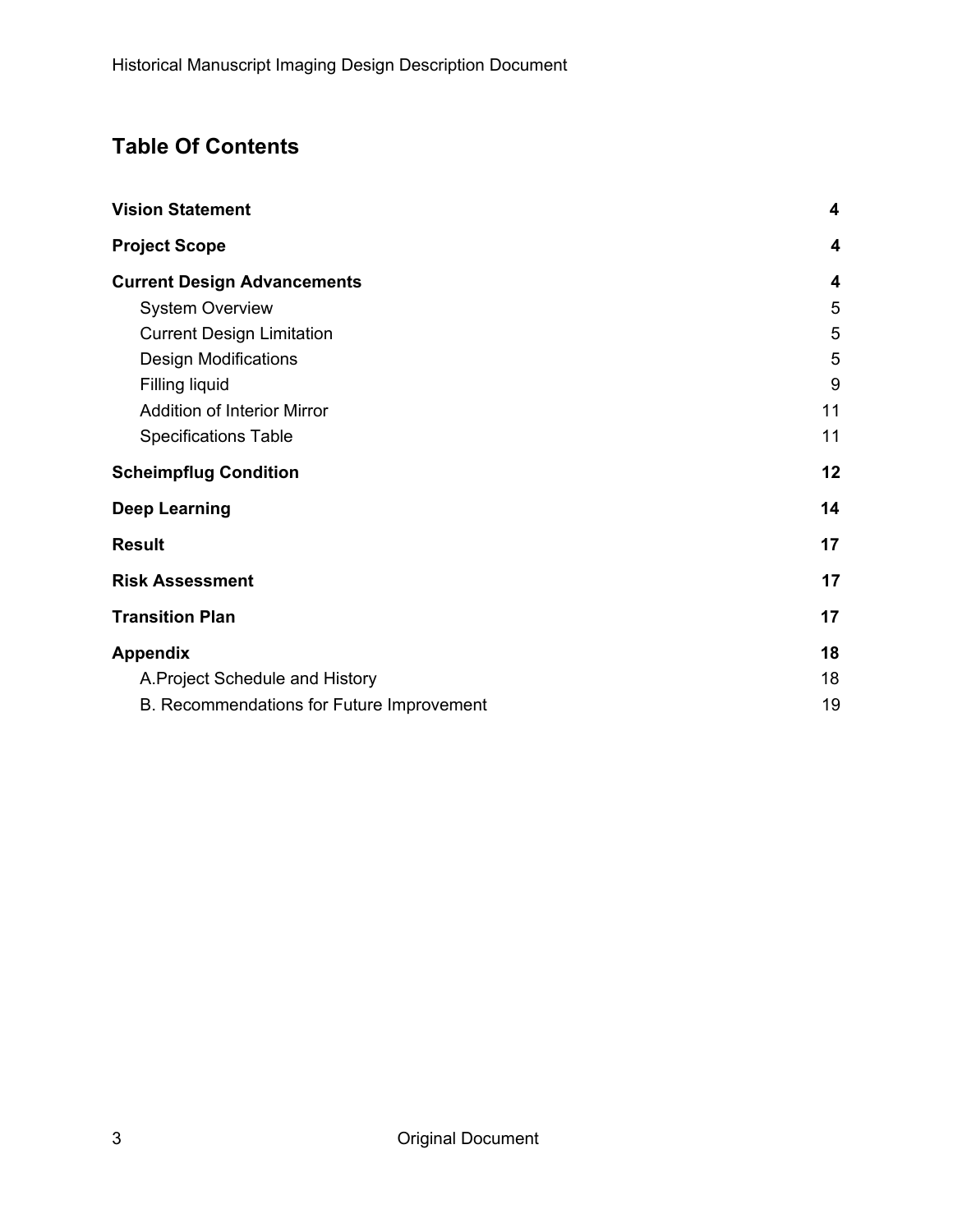## <span id="page-3-1"></span>Vision Statement

The project team shall produce methods for the design and manufacture of an imaging system for "tightly bound" manuscripts which cannot be opened past a 30 degree limit.

## <span id="page-3-2"></span>Project Scope

We are responsible for a design study of an imaging system for very fragile, ancient manuscripts which cannot be opened more than 30 degrees. The design study includes both a design that meets the specifications provided, and an explanation as to which different design factors are relevant and how they affect image quality. It is desirable that this imaging system does make any contact with the manuscripts and that we produce a manufacturing plan for proof of concept devices. We are not responsible for the design of the book holder which will turn over the books automatically, any sort of industrial scale manufacturing plan, or any devices on a larger than necessary scale for proof of concept.

## <span id="page-3-0"></span>Current Design Advancements

The figures below are a result of a prism that was built from plexiglass (n=1.48), the book dimensions are slightly larger than the rare books we are interested in imaging. The light source is a 6" light bar and the angle of incidence was varied across the open face of the prism with the best location,in terms of the image produced ,is parallel to and right against the side.

A polarizer was used in contact with one side of the book on the outside of the prism to remove some of the reflection from the respective side of the book. This is helpful in removing the reflection however the customer wants a system that will image both pages simultaneously.

When the prism walls are secured properly and are able to hold up to the pressure of a liquid, the prism can be filled with liquid materials of varying index to test the imaging characteristics.

Professor Hayworth is interested in pursuing an off axis imaging system for this project that utilizes the Scheimpflug condition.There is the possibility that a colleague of Hayworth will be bringing a camera already set up to meet the Scheimpflug condition, however this is only a maybe. An attempt has been made in the lab to set up a system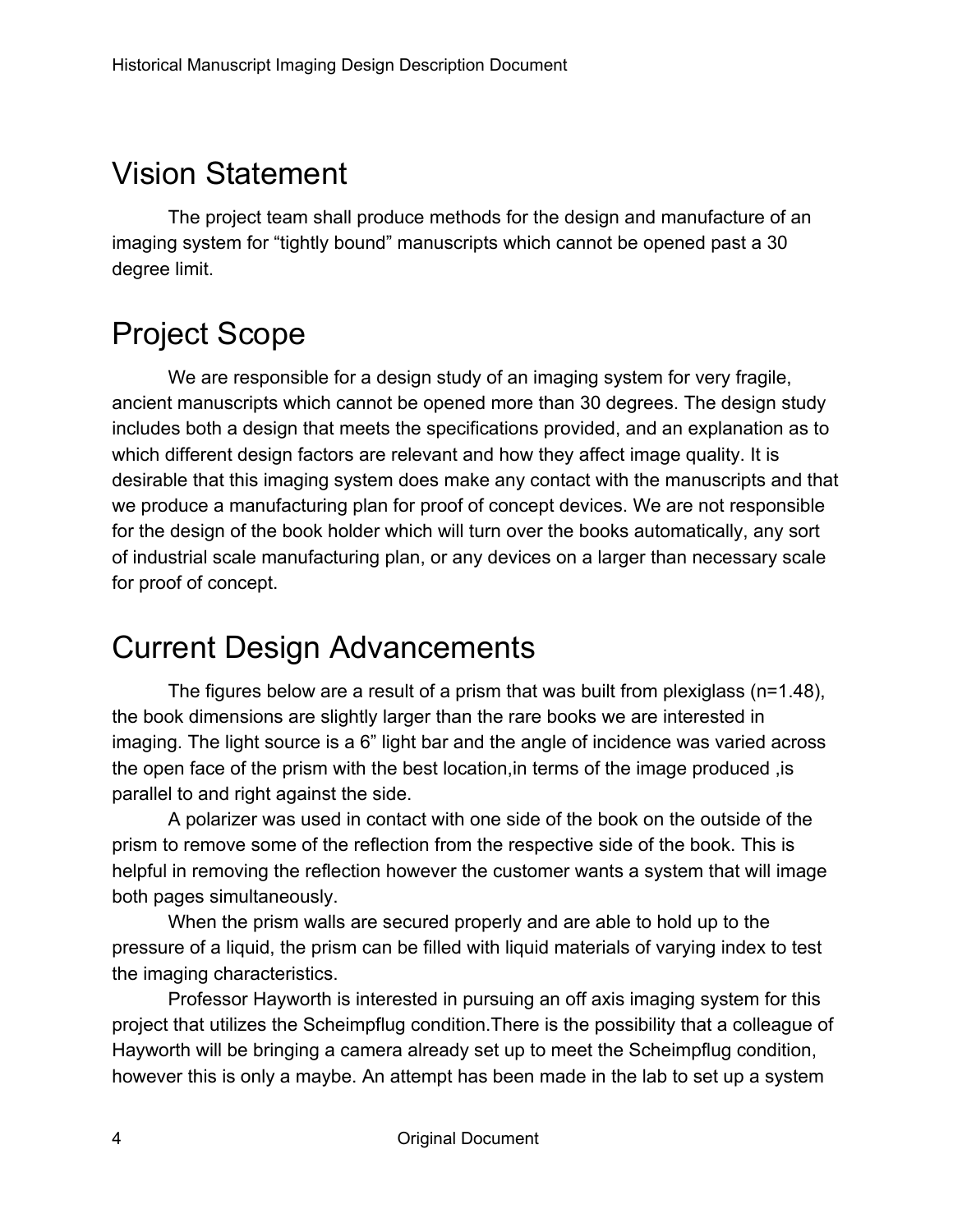to model the Scheimpflug condition, this was done with a backlit tilted resolution target, a telecentric lens system on a rotary stage, and a ccd on a rotary stage.

## <span id="page-4-2"></span>System Overview

Our current prototype system is composed of a light source and a prism. The light source is parallel to the prism. For the prototype, the prism is made of plexiglass, filled with silicone oil. This is due to our project budget. For our final design, the prism is made of environmentally friendly, sustainable N-BK7, by the suggestion from Professor Knox.

### <span id="page-4-0"></span>Current Design Limitation

The current prism design is limited by the number of reflections, resulting in a loss in the image resolution. The scheimpflug design is limited by the resources available, they include a telephoto lens and an angled ccd in a single enclosed system.

## <span id="page-4-1"></span>Design Modifications

We will continue experimenting with polarized light to see the effects on the image quality; there is the possibility of filling the prism with different materials to see how the index change affects the imaging quality. Because the customer wants limited image processing we will need to figure out a way to have the prism present both pages with higher resolution than the that shown in the photographs. Removed SILICONE and now using liquid cement to hold prism together, this improves the imaging of the binding by not obstructing the object as much. With the addition of a mirror to the interior of one side of the prism the distortion of the image is decreased by removing multiple reflections on the opposing side of the book page.

We have filled the prism at different times with liquid silicone (n=1.48) and water (n=1.33) to observe the change in the imaging quality. Silicones refractive index (n=1.48) is very close to that of the current prism material plexiglass.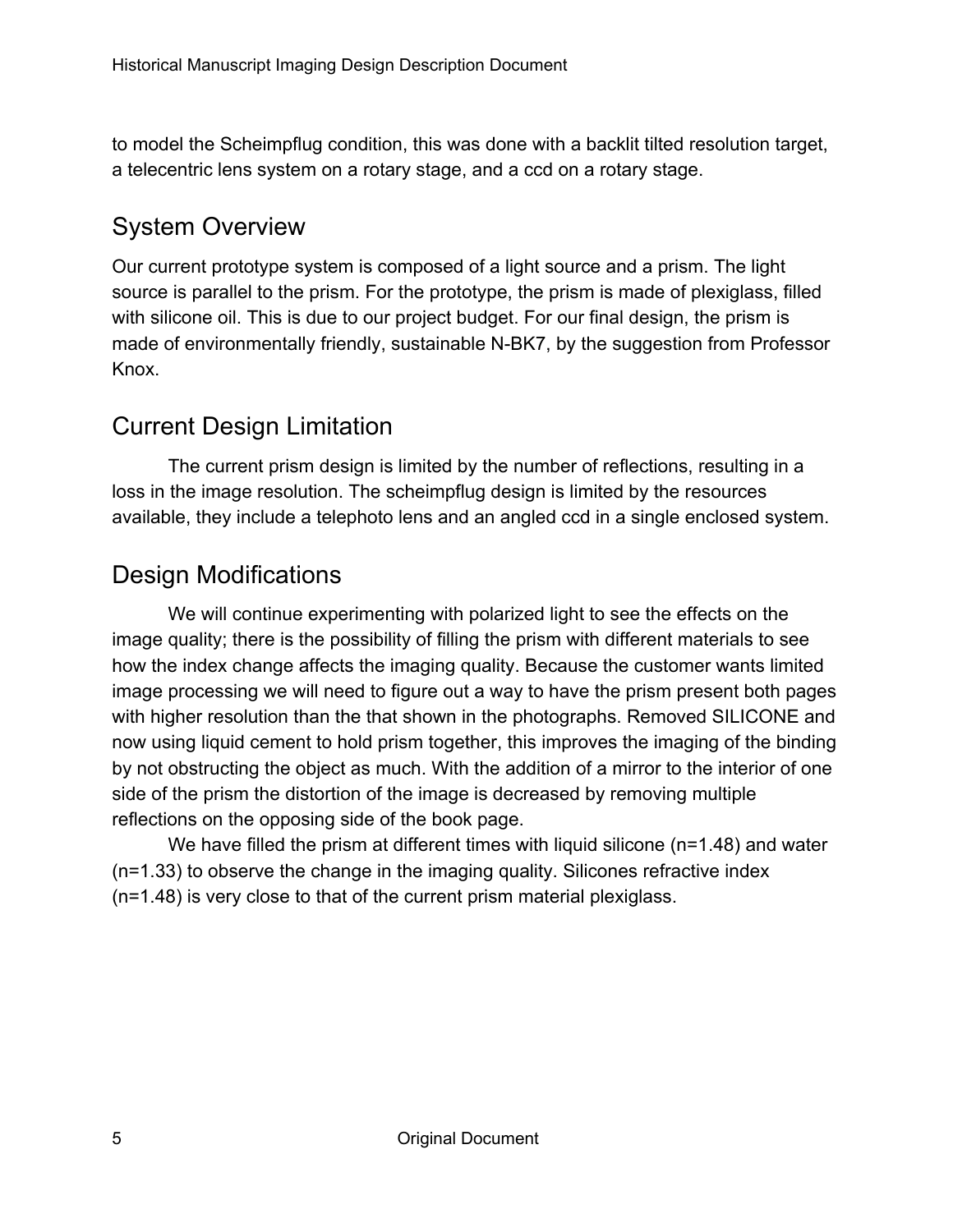

**Before After**



Original image Manipulation of images through PhotoShop Macro: By using Transform-Perspective



#### MicroLens Array Irradiance Linear Polarization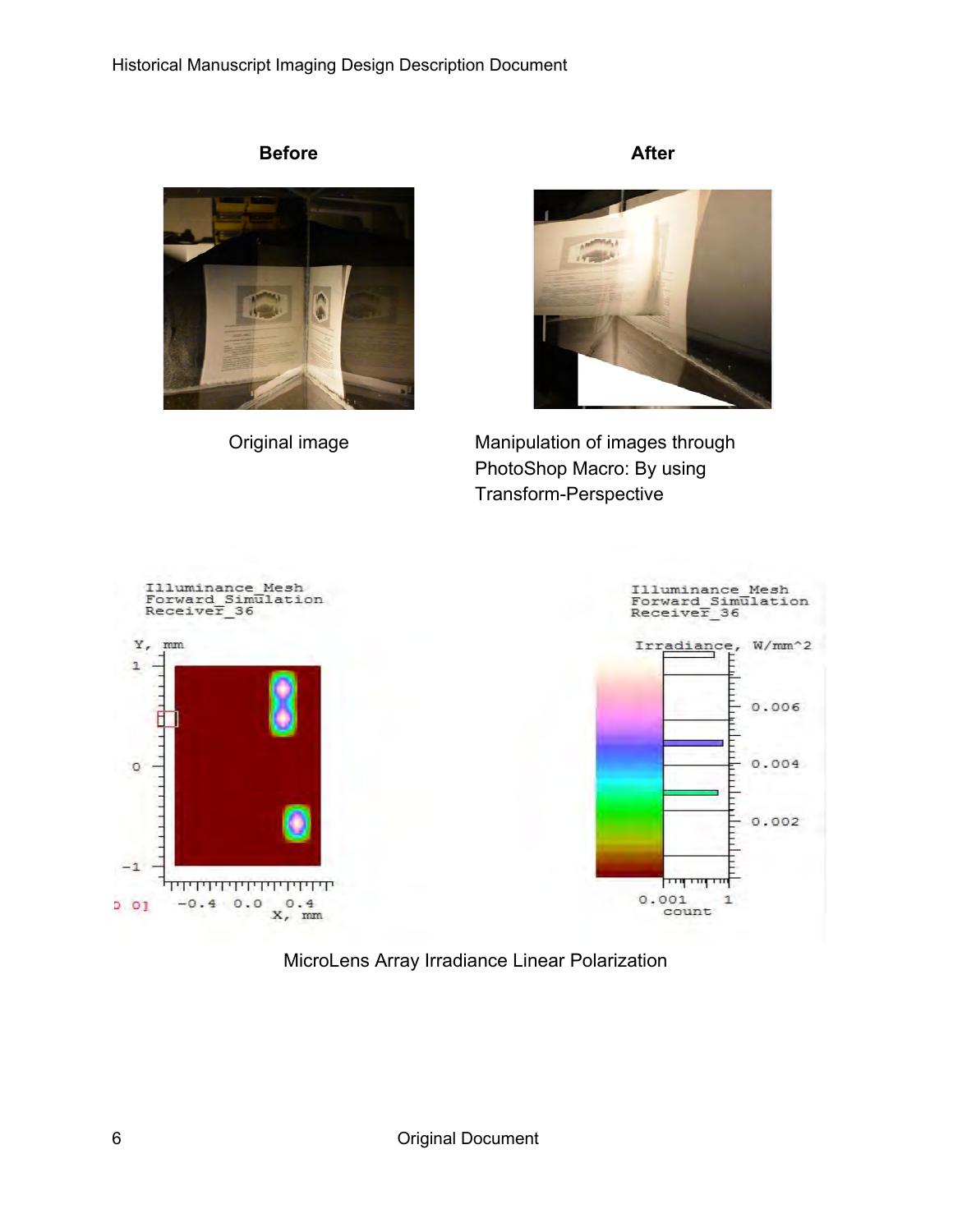

Lambertian Source Irradiance No Polarization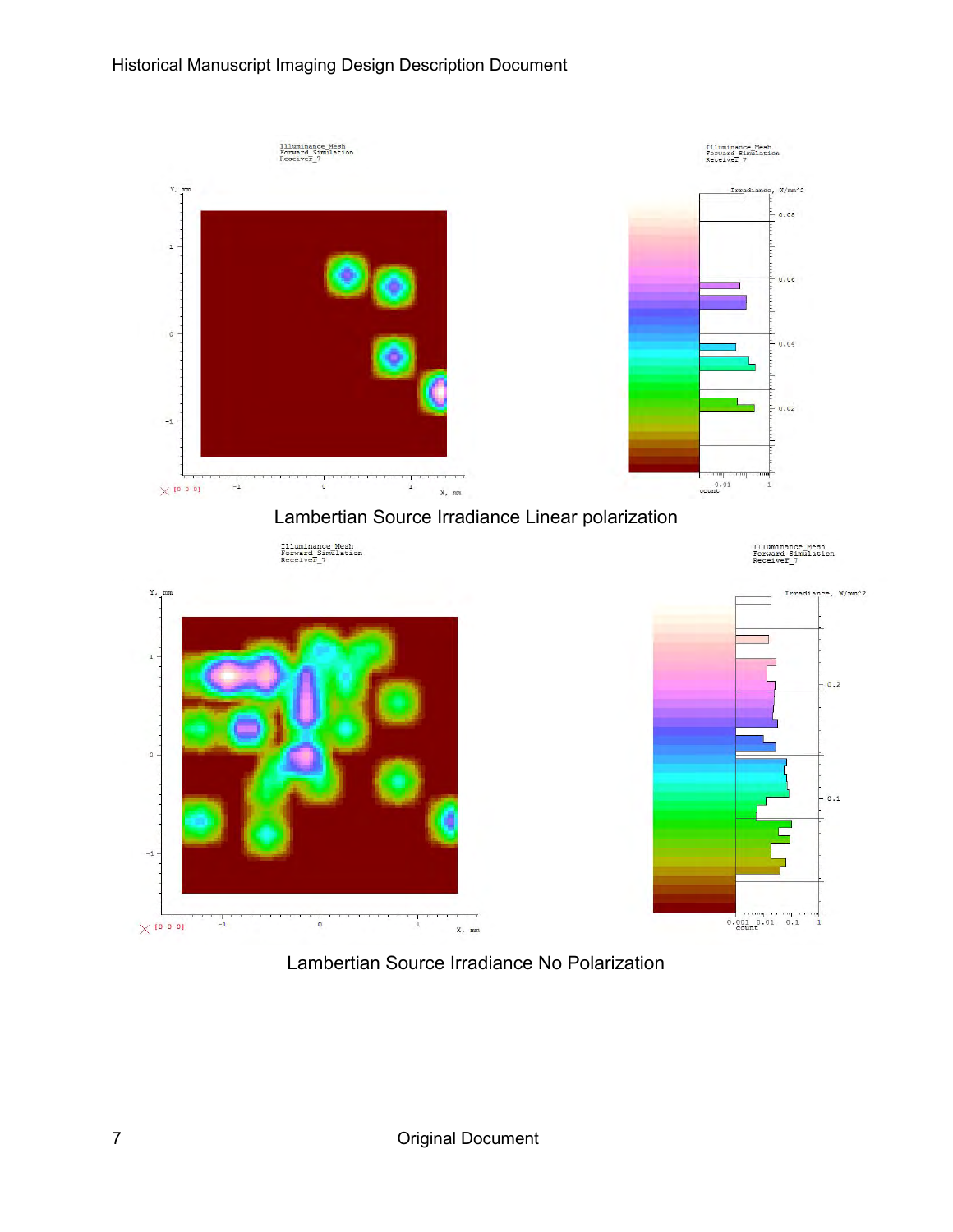



Rays from the page being imaged strike the prism surface at a 15 degree angle of incidence.

Rays from the light source strike the top prism surface at 0 degree angle of incidence.



Microlens array to reduce number of reflections

8 Original Document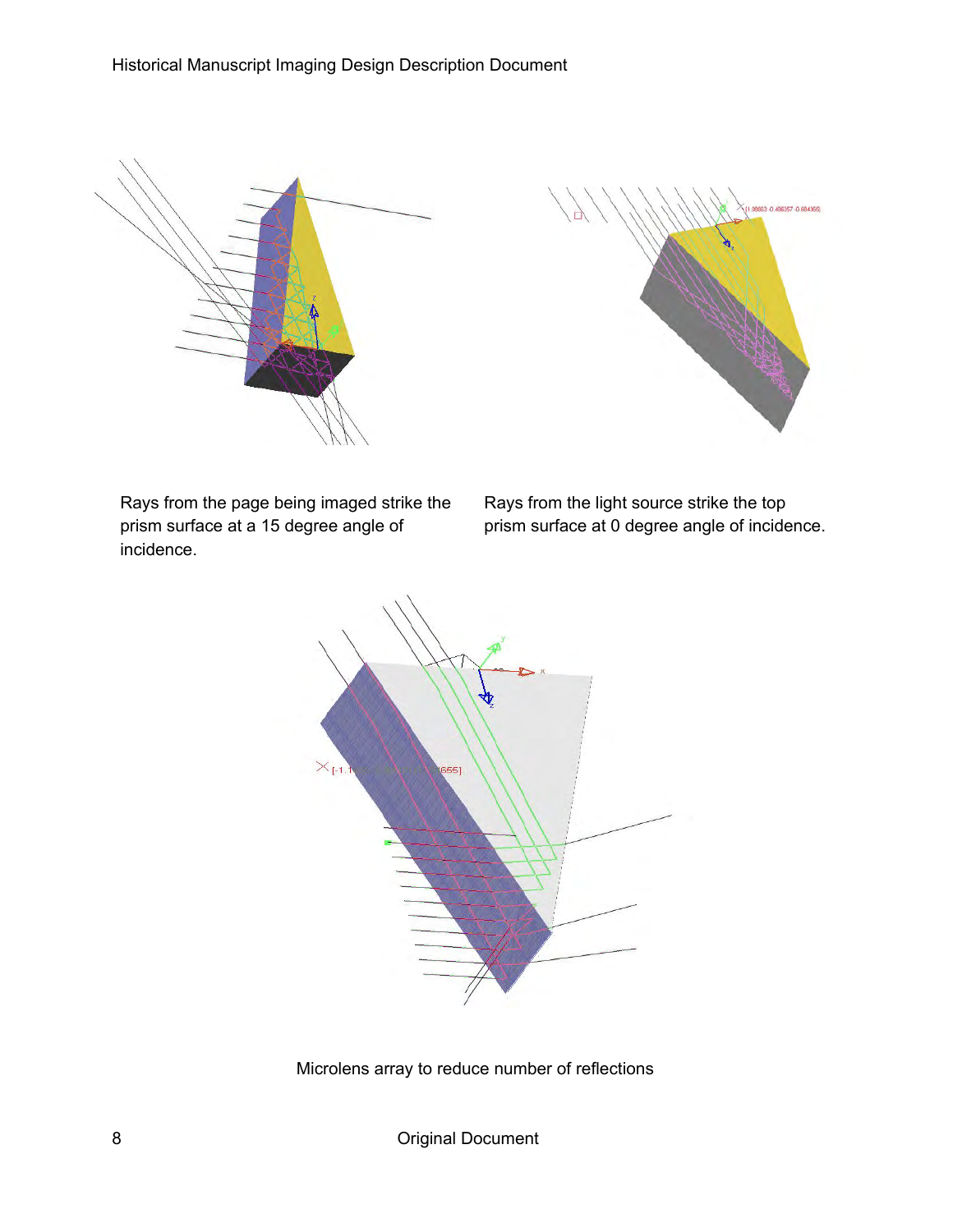

Close up of array and reflecting rays

## <span id="page-8-0"></span>Filling liquid

In order to achieve maximum image quality, we experimented with filling our prism with different liquids with varying refractive indices. In conclusion, we found that better image quality was achieved when the prism was filled with silicone oil with n=1.393-1.403. As a result of this finding, we decided to use BK7 glass as our final prism design material.

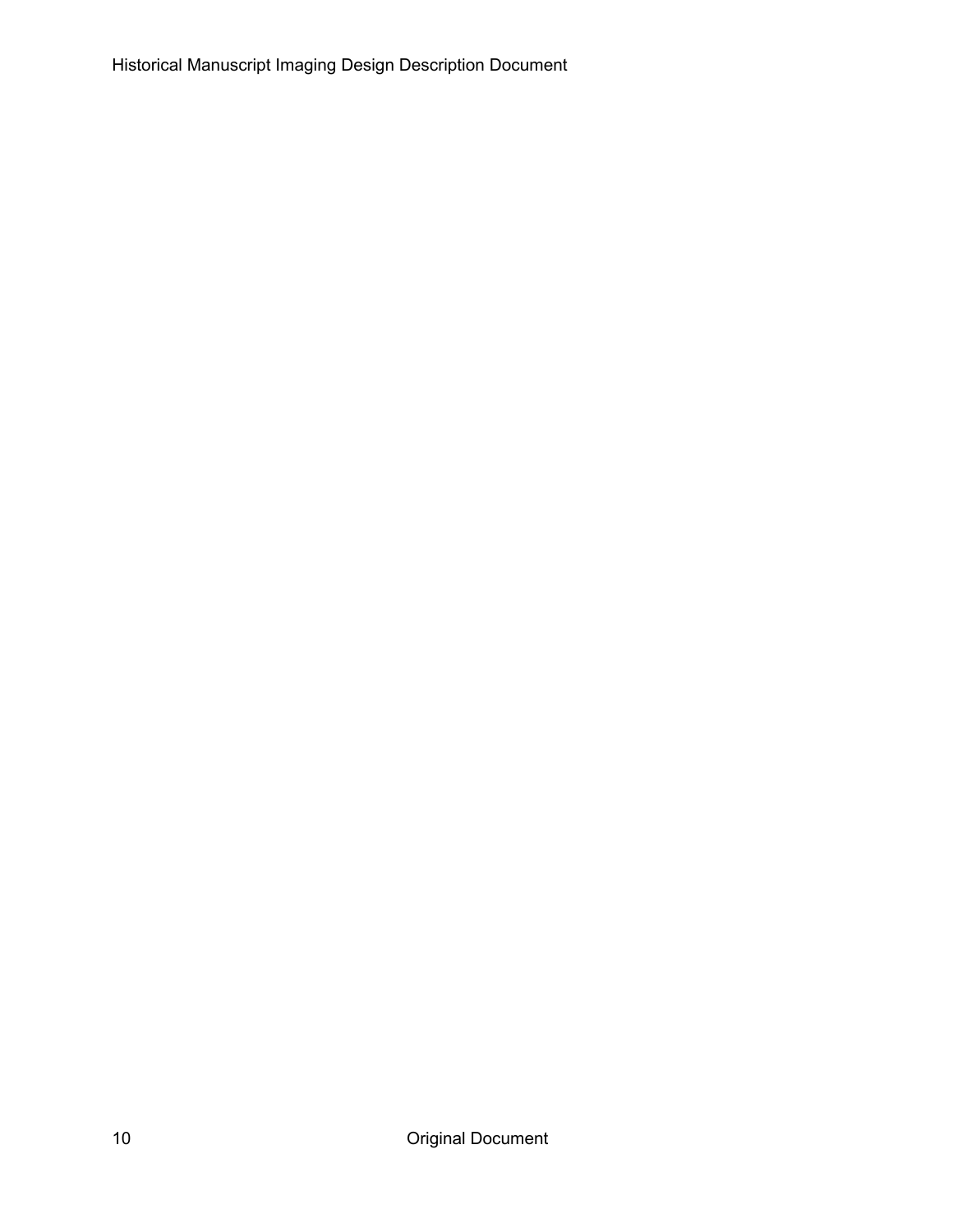### <span id="page-10-0"></span>Addition of Interior Mirror

In order to reduce the number of reflections within the prism, which was a large contributor to noise in the image quality, we decide to add an interior mirror on one side of the prism. Though this only allows us to image on page at a time instead of of two pages simultaneously, the image quality is vastly improved and allows for very clear, readable images of the pages.



Addition of interior mirror

### <span id="page-10-1"></span>Specifications Table

#### **SIze of the Prism**

| Length of base | 37cm      |
|----------------|-----------|
| l Height       | 68.5cm    |
| Prism angle    | 30 degree |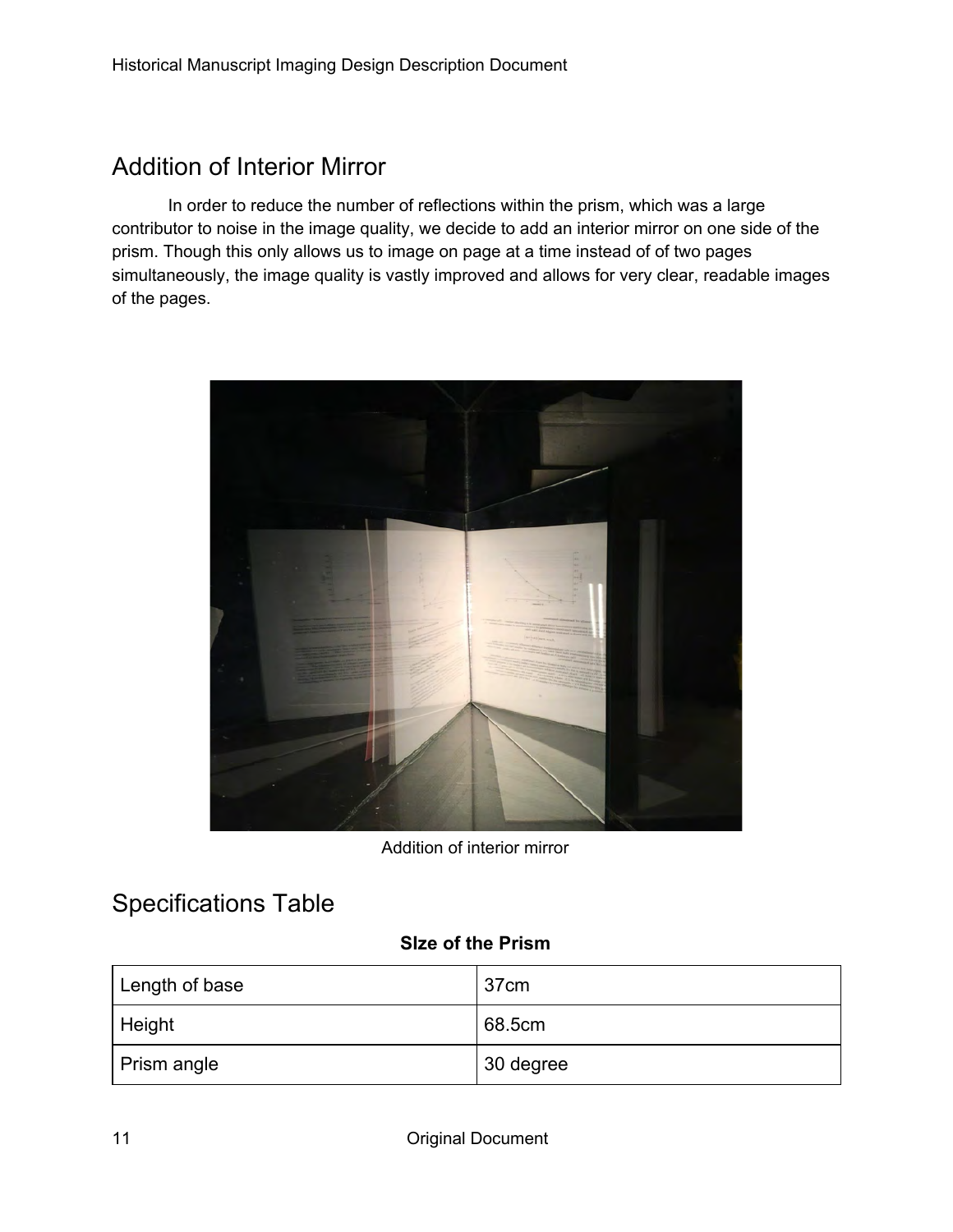| Material of the prism | 1. The final design will be made of<br>N-BK7.<br>2. For our current prototype, the<br>prism is made of plexiglass with<br>thickness 2 mm, filled with silicone<br>oil. |
|-----------------------|------------------------------------------------------------------------------------------------------------------------------------------------------------------------|
|-----------------------|------------------------------------------------------------------------------------------------------------------------------------------------------------------------|

\*Note: due to the limit of the budget, we decided to build a prototype with plexiglass to test our project.

# <span id="page-11-0"></span>Scheimpflug Condition

Professor Hayworth is interested in pursuing an off axis imaging system for this project that utilizes the Scheimpflug condition.

Scheimpflug Condition applies when the object plane is non parallel with the image and lens planes, resulting in much of the image being defocused. By rotating the lens plane to the image (sensor) plane and vice versa the plane of focus(DoF) can be oriented to the object plane. The object is now utilizing less of the sensor, thus reducing the pixel count, as a result of this there will be a drop in resolution of the image.



Figure 3.1 Simplified diagram; rotation-axis distance and PoF angle moved to another diagram. By Jeff Conrad April 2007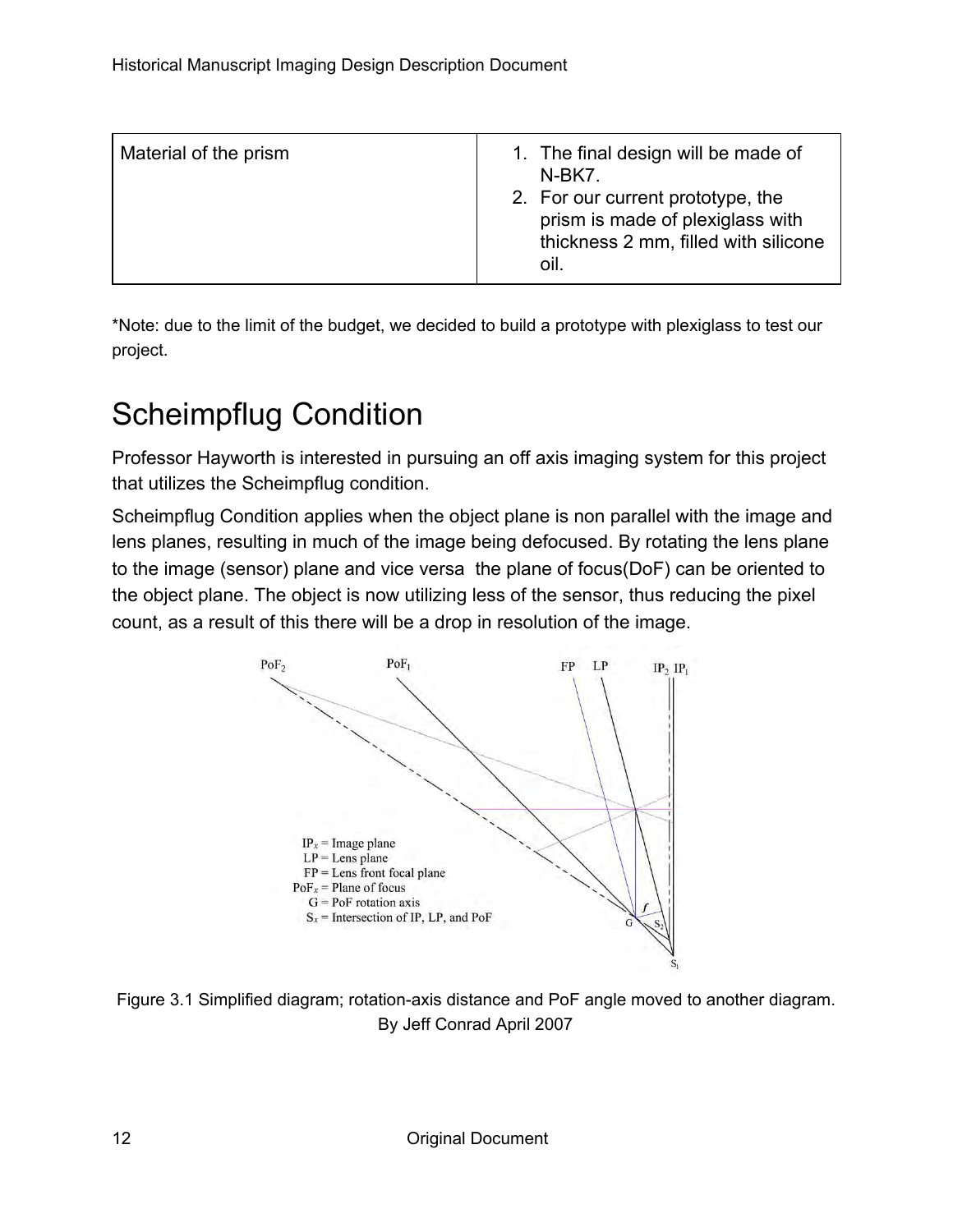In our design, we plan to apply scheimpflug condition to increase the depth of focus, in order to decrease the distortion of the image. We have obtained a telephoto camera lens and will begin the process of duplicating the scheimpflug condition using this lens, a resolution target at 15 degrees from normal of the lens plane, and a ccd rotated from parallel to the lens, to the angle of the highest imaging quality, about 7 degrees at 2x magnification

A system was setup to mimic the scheimpflug parameters, first with a resolution target at 15 degrees and then with a 6x8" book open 30 degrees. The Nikkor telephoto lens is coupled with a ccd which for now has a 2x mag lens.An improvement can be seen in the contrast of the image after sensor rotation. The illuminating source is a fiber light located above and just behind the telephoto lens, incident at a slight downward angle as to try and illuminate the exact points of interest.





0 degree Sensor Angle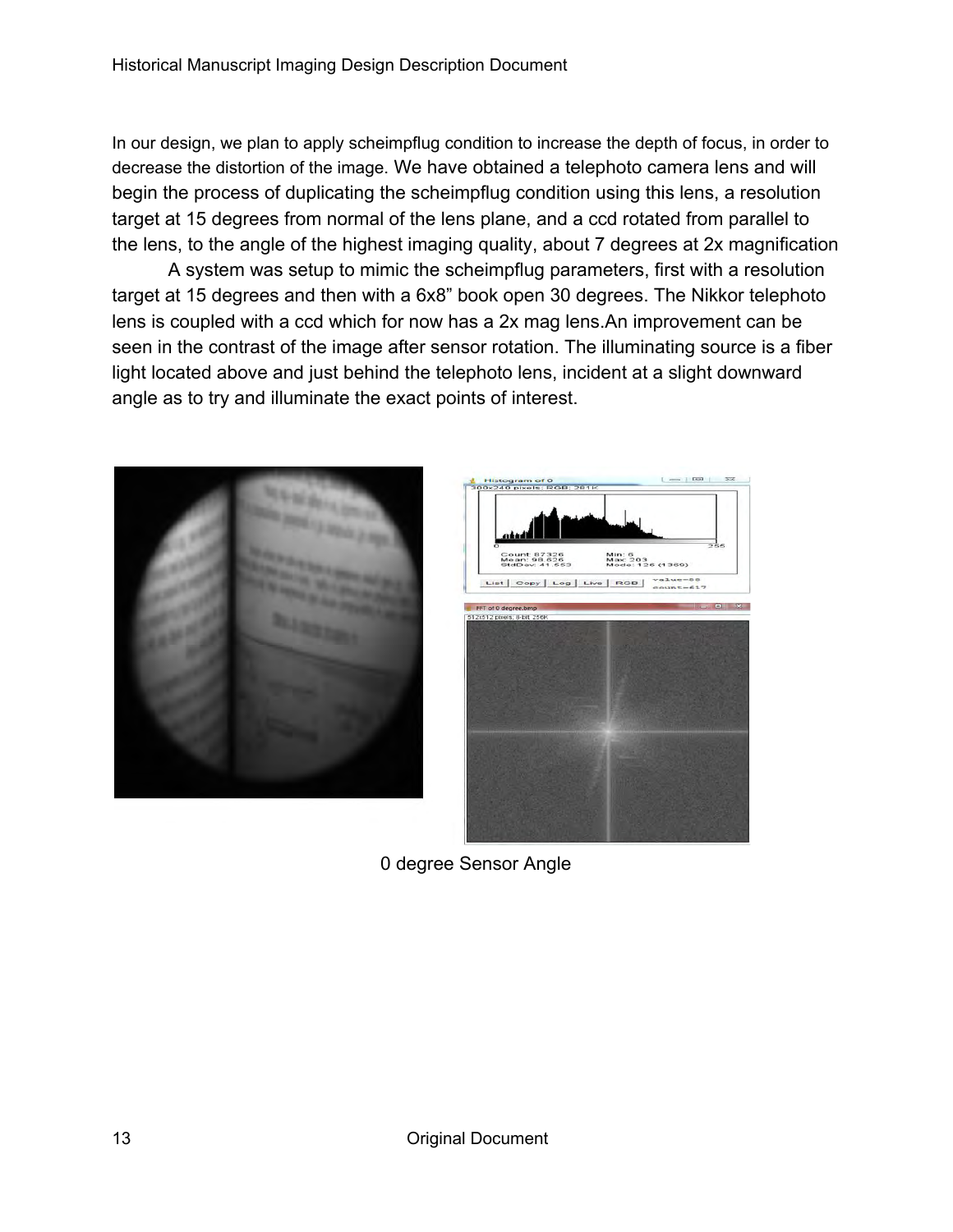

10 degree sensor angle

We can rotate the sensor plane to intersect with the object and lens place, projecting focal plane (DoF) parallel to an angled object. A system can be designed so that is utilizes this condition specifically for a 6x8 inch book. The periodicity of the FFT after the rotation of the image plane confirms an increase in image resolution.

In meeting with our advisor, he has suggested the use of a handheld laser scanner with the addition of a small prism to accommodate imaging closer to the binding, because of its ability to accurately and conveniently record information. All of the handheld scanners we have found require direct contact with the page of a book which is usually open 180 degrees flat. We would like to obtain a laser wand scanner to see how well it is able to scan through a thin piece of glass or a prism. The idea is that the book be brought to two pieces of thin glass that are connected at the apex, and in this apex there is a small, removable, prism that projects to image of the binding, and the entire glass surface is scannable by the laser wand with no moving parts contacting the book.

## <span id="page-13-0"></span>Deep Learning

To explore more possibilities to get better resolution of the binding part of the book, we worked with deep learning team to de-noise the binding part.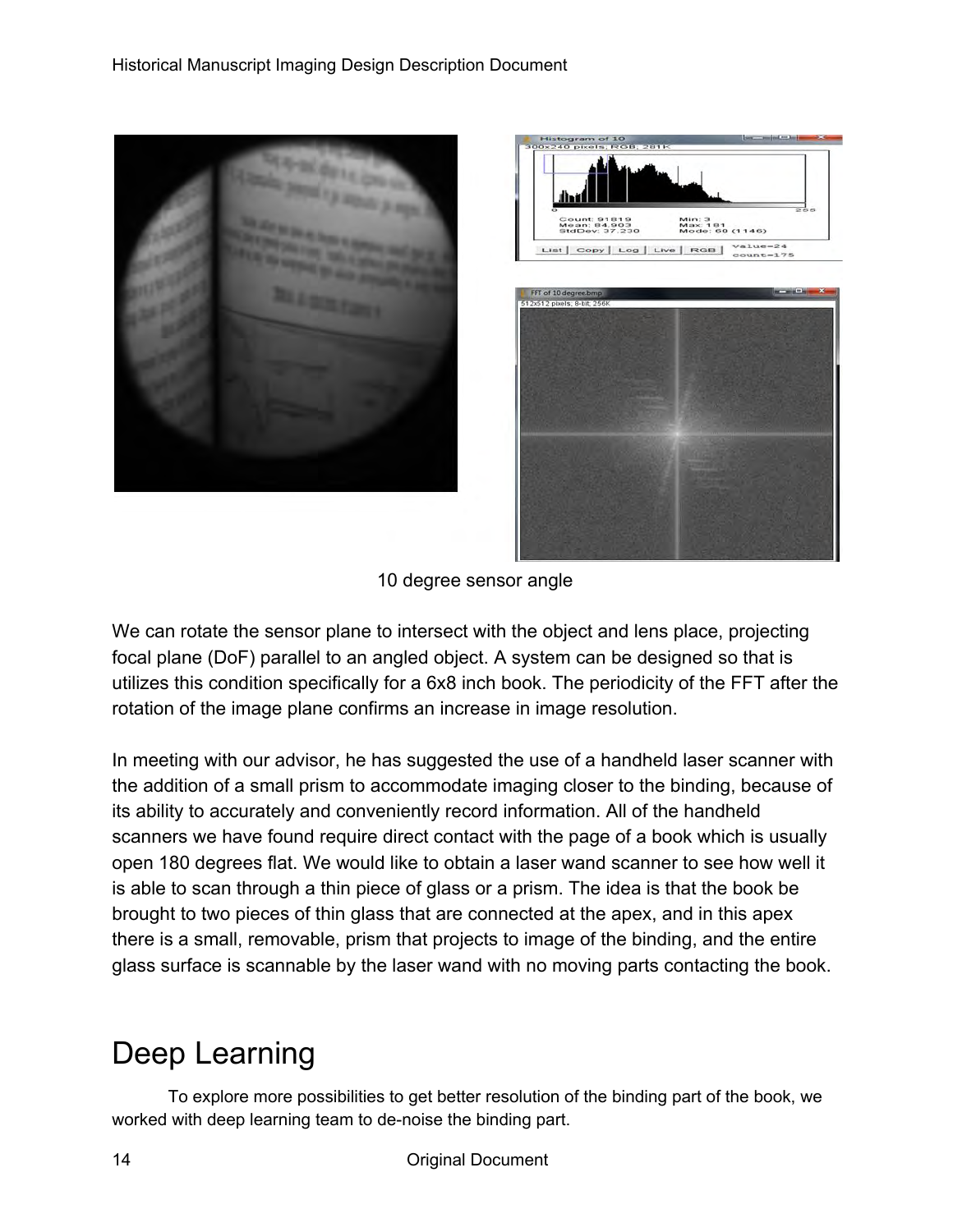#### **Theory:**

1.Mapping. 2. Simulation.

#### **Method:**

1. The image of the book in the prism needs to be taken under very specific conditions, there could be no avoidable noise in the image and only the image of the page with a clear boundary could be in the camera field. The data team will then compare the images of a book open at 30 degrees with the images of the same book in e-book edition (or the images of the same book in flat form). Then by applying the knowledge of deep learning, they will denoise the binding part of the book and achieve higher resolution.

2. The noise in the angled image is compared to the same image when flat. The deep learning team hopes to establish a relationship, through their algorithm, between these two scenarios that can then be applied to angled books with no 'base' image.

**What we are responsible for:** Take as many images of the book open at 30 degrees, under the same conditions and the same angle, and the image of the same book open in the flat form.

**What Deep Learning Team responsible for:** Apply the knowledge of deep learning to denoise the binding part of the book.



Left: image of the book open in the flat form. Right: image of the book open at 30 degrees.

#### **Result**

The following image is the image transformed by the deep learning system.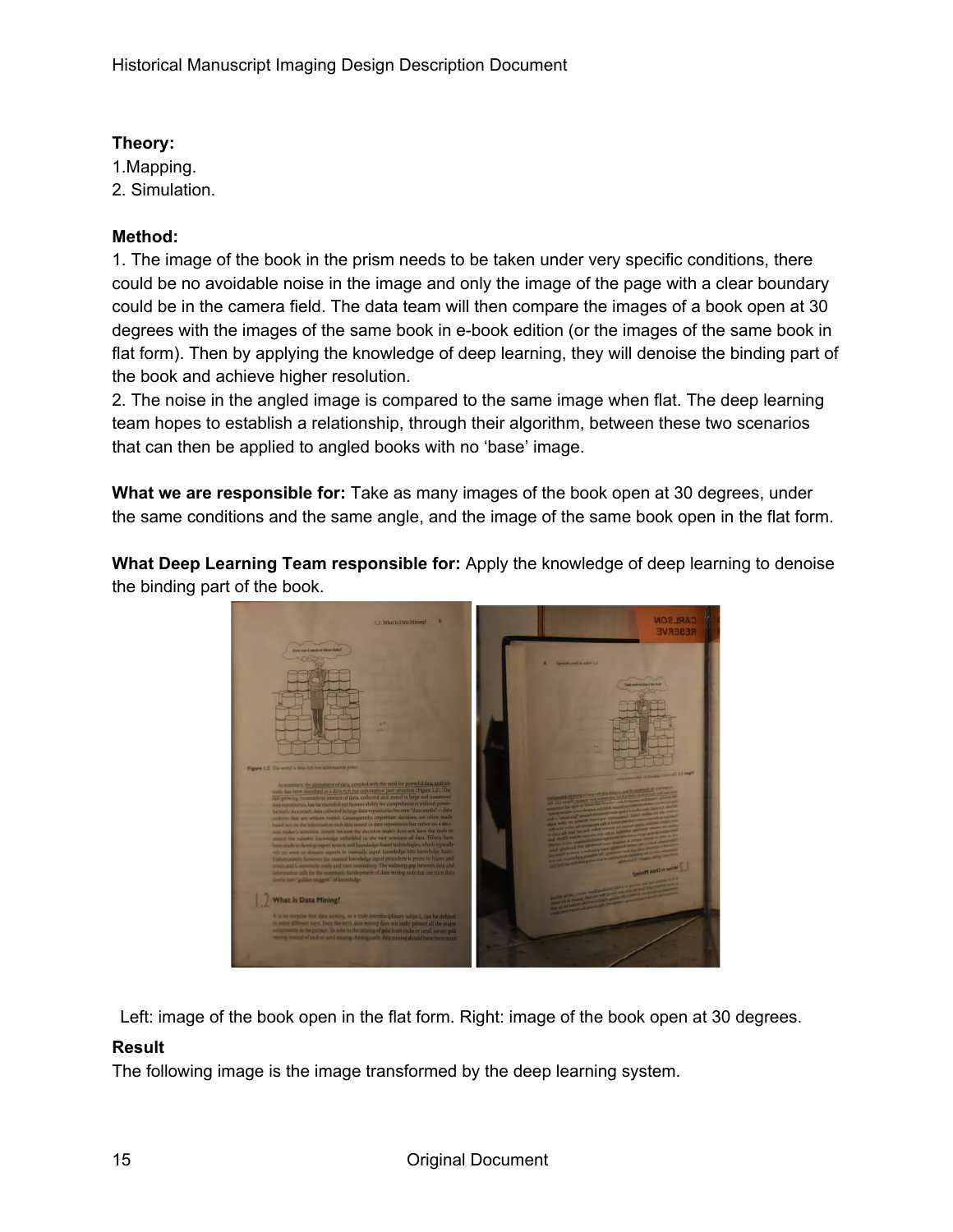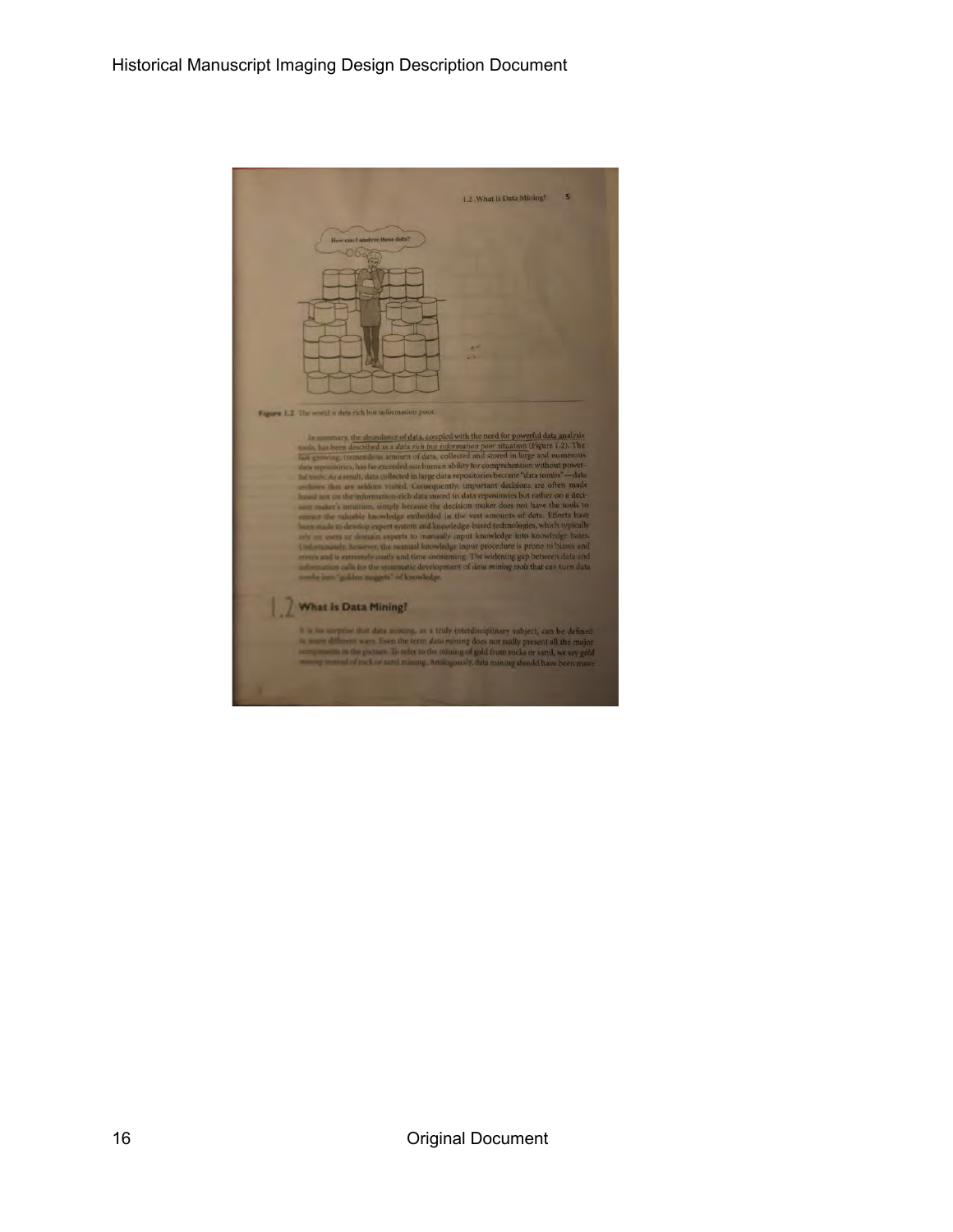## <span id="page-16-0"></span>Result

For our current design, we decide to use imaging system with geometrical optics, which is composed of a light source and a prism made of N-BK7 .



# <span id="page-16-2"></span>Risk Assessment

Our current prism design prototype is made with plexiglass and filled with silicone oil. The main issue with the plexiglass material is that the imaging system is not stable. The current prism design is prone to leaking of the silicone. To reduce this risk, we designed a image system made of BK7. Using this material in place of plexiglass will give a much more structurally sound prism design, but the construction price will be higher.

Additionally, for this system, a light source is required. The wavelength of the light source should be chosen carefully, since some wavelengths could potentially damage the ancient manuscript. For our project, the wavelength of the light should be equal to or greater than 510 nm(green light).

# <span id="page-16-1"></span>Transition Plan

We will hand our instrument(prototype) and our design documents to our customers, Professor Gregory Heyworth from the English department, and Jessica Lacher-Feldman from River campus library, University of Rochester.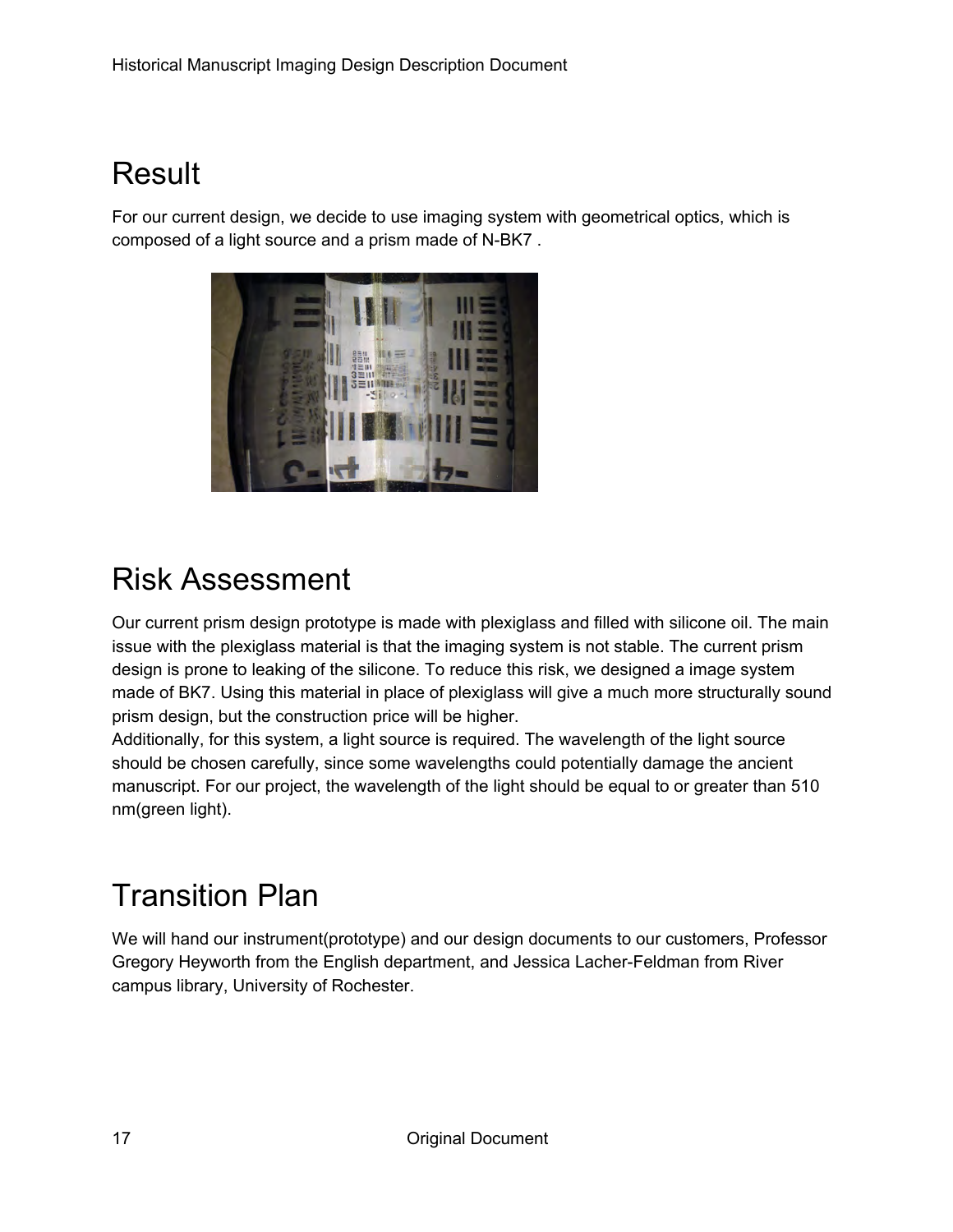# <span id="page-17-0"></span>Appendix

## <span id="page-17-1"></span>A.Project Schedule and History

| <b>Fall semester</b>   |                                                                                                                                                                                                                                                           |  |  |  |
|------------------------|-----------------------------------------------------------------------------------------------------------------------------------------------------------------------------------------------------------------------------------------------------------|--|--|--|
| By December            | <b>Present final Project Review</b><br>$\bullet$<br>Document in class<br>Calculated dimensions of<br>$\bullet$<br>necessary prism size<br>Create schedule for spring<br>semester in order to test/examine<br>all realistic prism imaging<br>possibilities |  |  |  |
| <b>Spring semester</b> |                                                                                                                                                                                                                                                           |  |  |  |
| January                | Month of testing design prototypes<br>$\bullet$<br>First order estimates of systems.                                                                                                                                                                      |  |  |  |
| February               | Further design and implementation<br>$\bullet$<br>of systems<br>Look further into use of/modeling<br>Scheimpflug condition                                                                                                                                |  |  |  |
| March                  | Decide on which system to pursue<br><b>Explore Illumination</b>                                                                                                                                                                                           |  |  |  |
| April                  | Work with Deep Learning Team to<br>achieve better resolution for book<br>binding part.<br><b>Finalize System Design</b><br>$\bullet$<br>Build smaller prisms to easily fill<br>with liquid<br>Error checking<br>Present to customer                       |  |  |  |